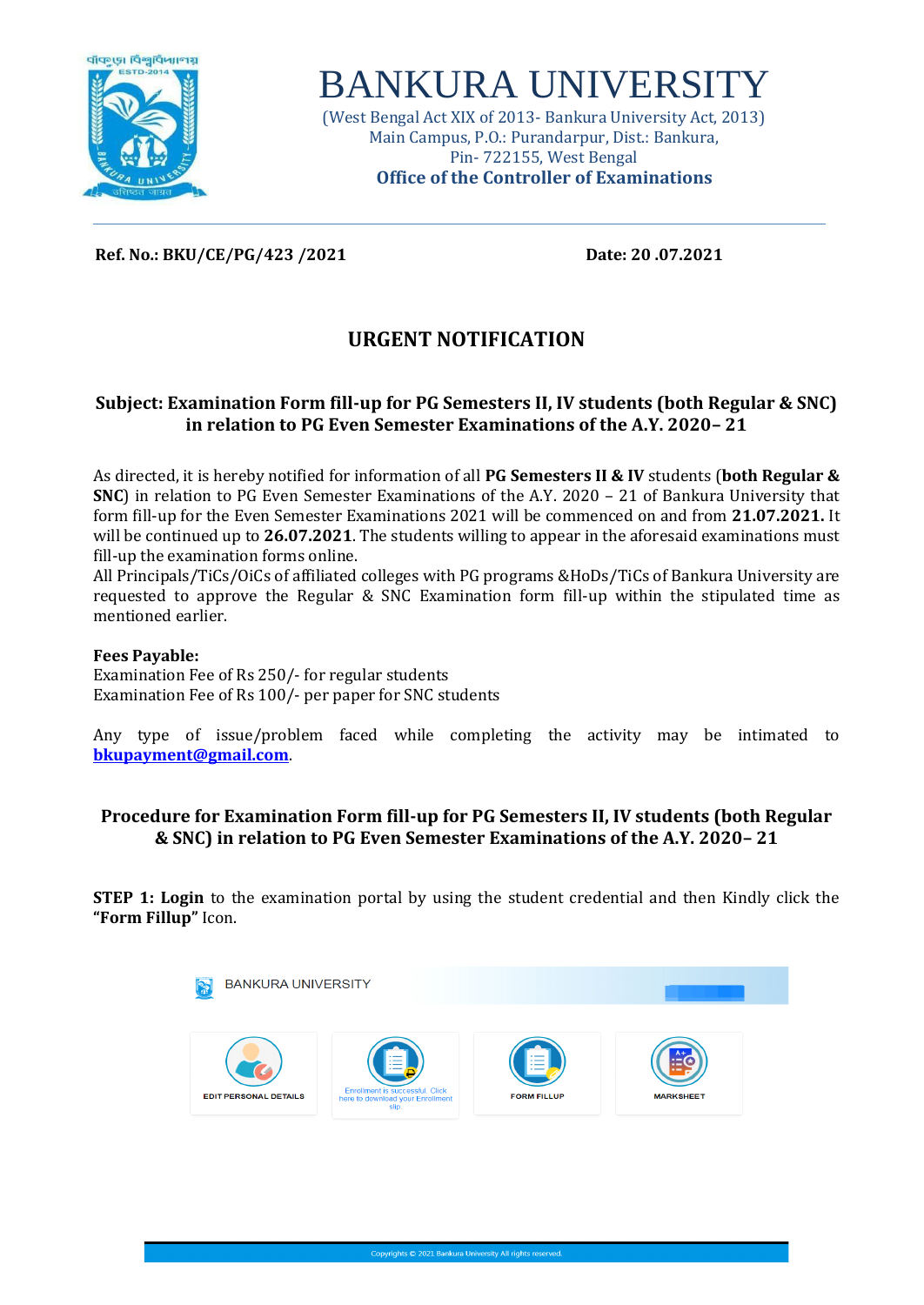#### **STEP 2**: Click on **FORM FILLUP FOR EVEN SEMESTER 2021**

| <b>BANKURA UNIVERS</b><br><b>EDIT PERSONAL DETAILS</b><br>he | <b>FORM FILLUP FOR</b><br><b>EVEN SEMESTER 2021</b> | $\boldsymbol{\mathsf{x}}$<br>FILL UP AND SUBMIT<br>THE FORM FOR<br><b>REFUND IF MULTIPLE</b><br><b>PAYMENTS ARE DONE</b> | <b>MARKSHEET</b> |
|--------------------------------------------------------------|-----------------------------------------------------|--------------------------------------------------------------------------------------------------------------------------|------------------|
|                                                              |                                                     | Copyrights @ 2021 Bankura University All rights reserved.                                                                |                  |

**STEP 3**:Check the courses/papers corresponding to current semester (for regular students) and click on the **check box**. The button **Submit for Form Fill-up(Regular)** will be enabled. Click on the button. In this step, only courses/papers corresponding to current semester (for regular students) will be selected. Additionally, regular students with SNC/students want to appear only for SNC check the courses/papers carefully. Also check the **number of SNC courses/papers**. Click on the check box and finally click on Submit button(s).

| <b>Form Fillup</b> |                                                                                                                                      |
|--------------------|--------------------------------------------------------------------------------------------------------------------------------------|
| <b>PG IN: LAW</b>  |                                                                                                                                      |
| P-1:               | Law and Social Transformation in India (22771)                                                                                       |
| $P-2$ :            | Research Methodology I (22772)                                                                                                       |
| P-3 :              | Regulatory Mechanism on Administrative Action (22773)                                                                                |
| $P-4:$             | Comparative Administrative Law (22774)                                                                                               |
| $P-6$ :            | Value Education and Human Rights (22756)                                                                                             |
|                    | $\Box$ I, declare that all the above information are correct to the best of my knowledge.<br><b>Submit for Form Fillup (Regular)</b> |
|                    |                                                                                                                                      |

COPYRIGHTS © 2021 BANKURA UNIVERSITY, POWERED BY EBEST SOLUTIONS PVT LTD.

**STEP 4**: After submission the following screen containing the submitted courses/papers along with total fees to be paid will appear. Click on **Payment.**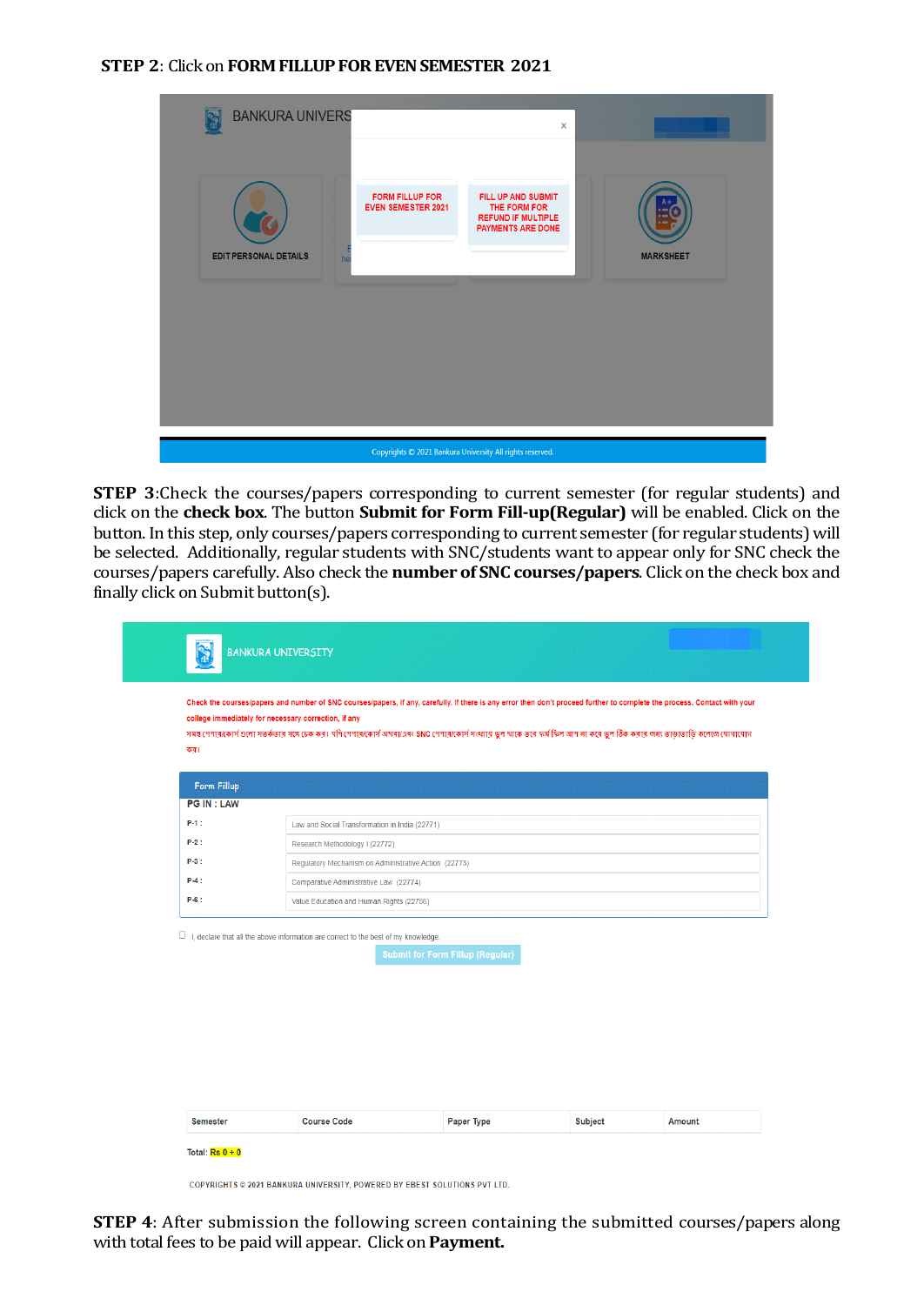ाणाः<br>कड़ाः

Check the courses/papers and number of SNC courses/papers, if any, carefully. If there is any error then don't proceed further to complete the process. Contact with your college immediately for necessary correction, if any -<br>সমন্ত শেশাবাকোৰ্গ গুলো সতৰ্কতাৰ সঙ্গ চক কৰা যদি শেশাবাকোৰে সাধা আগবাদ আৰক্ষী সংবাদ কৰা হল আগবা কৰে তুল ঠিক কৰাৰ অৰা তাড়াভাড়ি কলেজ যোগাযোগ

| <b>Semester</b>             | <b>Course Code</b> | <b>Paper Type</b> | <b>Subject</b>                                                                                                                                                         | Amount |
|-----------------------------|--------------------|-------------------|------------------------------------------------------------------------------------------------------------------------------------------------------------------------|--------|
| Regular Subjects (Sem - II) |                    |                   |                                                                                                                                                                        |        |
| ш                           | 201C               | $P-1$             | Law and Social Transformation in India                                                                                                                                 | 250    |
| H.                          | 202C               | $P-2$             | <b>Research Methodology I</b>                                                                                                                                          |        |
| $\mathbf{H}$                | 203E(Gr.B)         | $P-3$             | Regulatory Mechanism on Administrative Action                                                                                                                          |        |
| ш                           | 204E(Gr.B)         | $P-4$             | <b>Comparative Administrative Law</b>                                                                                                                                  |        |
| ш                           | 206/FF             | $P-6$             | Value Education and Human Rights                                                                                                                                       |        |
| Total: $Rs 250 + 0$         |                    |                   |                                                                                                                                                                        |        |
|                             |                    |                   | If Transaction Got Deducted From the Account, Still Didn't Get Slip, Wait for atleast 24 Hours Before Making next Attempt, For the Previous Transaction to get Cleared |        |
|                             |                    |                   | <b>Payment</b>                                                                                                                                                         |        |

COPYRIGHTS @ 2021 BANKURA UNIVERSITY, POWERED BY EBEST SOLUTIONS PVT LTD.

**STEP 5:** A security notification will appear on the screen. Click on **Click to Continue** to proceed.

| • This is a secure payment gateway using 128 bit SSL encryption.                                          |
|-----------------------------------------------------------------------------------------------------------|
| • When you submit the transaction, the server will take 1 to 5 seconds, but it may take longer at certain |
| times.                                                                                                    |
|                                                                                                           |
|                                                                                                           |
|                                                                                                           |
| Click to Continue                                                                                         |

**STEP6**: Choose the desire payment mode to pay the fees by clicking on appropriate **CLICK HERE** button and proceed further to complete the payment.

|                                                                                                                                                                                                   | STATE BANK MULTI OPTION PAYMENT SYSTEM                                                         |                                                                 |
|---------------------------------------------------------------------------------------------------------------------------------------------------------------------------------------------------|------------------------------------------------------------------------------------------------|-----------------------------------------------------------------|
| <b>Net Banking</b>                                                                                                                                                                                |                                                                                                |                                                                 |
| SBI Net Banking / yono<br>Bank Charges: 11.8<br><b>CLICK HERE</b>                                                                                                                                 | Ш<br><b>Other Banks</b><br>Bank Charges: 17.7<br>CLICK HERE<br><u>ooooooooooo</u><br>000000000 |                                                                 |
| <b>Card Payments</b><br>Please select appropriate card type to avoid failures (C-Credit Card Options/D for Debit Card)<br><b>State Bank Debit Cards</b><br>Bank Charges: 0.0<br><b>CLICK HERE</b> | Other Bank Debit Cards<br>Bank Charges: 0.0<br><b>CLICK HERE</b>                               | <b>Credit Cards</b><br>Bank Charges: 12.98<br><b>CLICK HERE</b> |
| <b>Other Payments Modes</b><br><b>NEFT</b><br>NEFT/RTGS<br>Bank Charges: 15.0<br><b>CLICK HERE</b>                                                                                                | $\bullet$<br><b>SBI Branch</b><br>Cash and Cheque<br>Bank Charges: 59.0<br><b>CLICK HERE</b>   |                                                                 |
|                                                                                                                                                                                                   | CANCEL                                                                                         | Site best viewed in I.E 10 +, Mozilla 30 +, Google Chrome 30 +  |

**STEP 7:** After Payment a **Payment Receipt cum Acknowledgement slip**of filled up Form will be generated. Take a print out of the slip.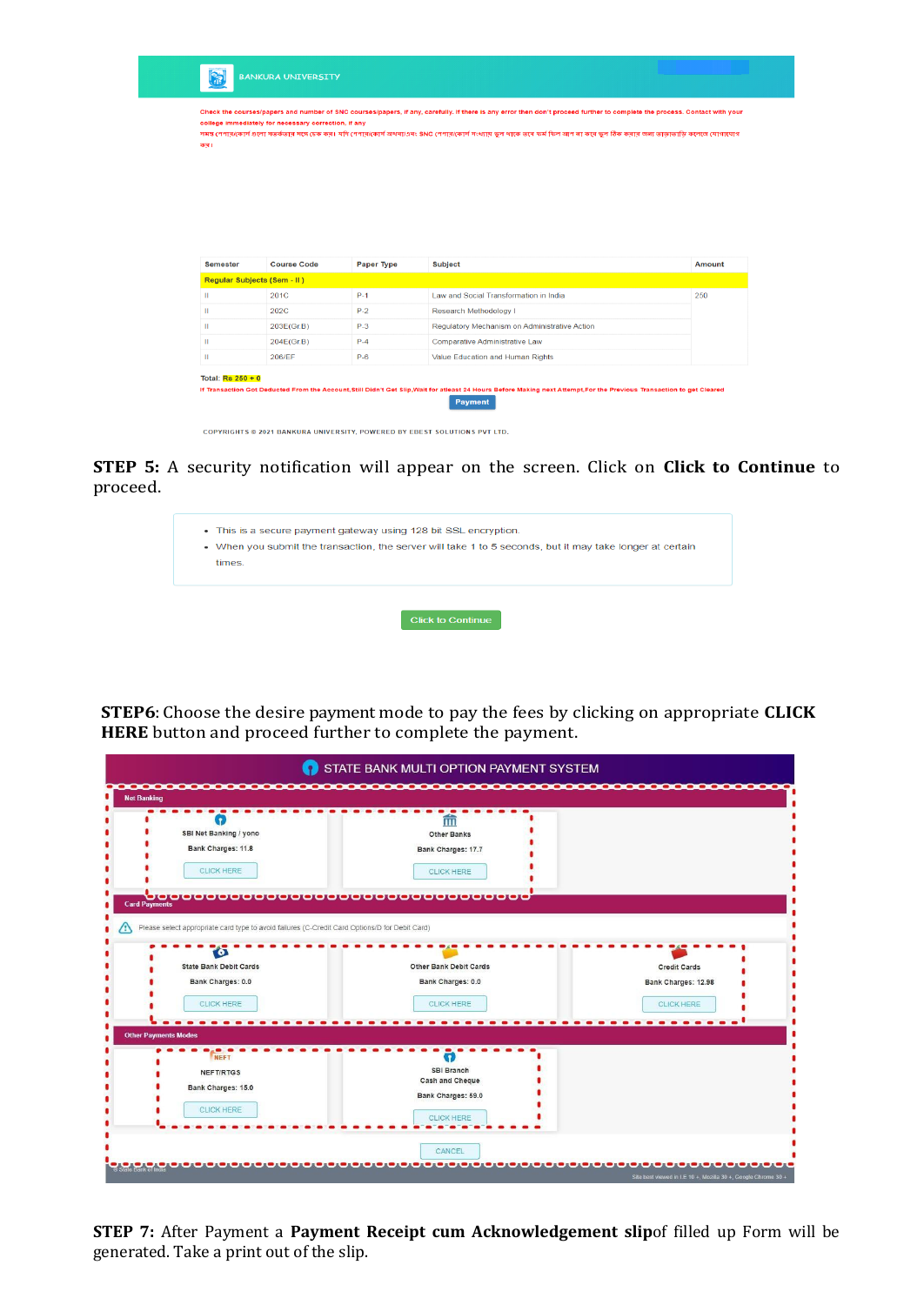15-07-2021

|                                                                                                                                                                                   | <b>BANKURA UNIVERSITY</b>                                                                                                                                                                                                                                                                         |
|-----------------------------------------------------------------------------------------------------------------------------------------------------------------------------------|---------------------------------------------------------------------------------------------------------------------------------------------------------------------------------------------------------------------------------------------------------------------------------------------------|
| To                                                                                                                                                                                |                                                                                                                                                                                                                                                                                                   |
| The Controller of Examinations                                                                                                                                                    |                                                                                                                                                                                                                                                                                                   |
| Bankura University,                                                                                                                                                               |                                                                                                                                                                                                                                                                                                   |
| P.O.-Purandarpur, Dist- Bankura. WB PIN- 722155                                                                                                                                   |                                                                                                                                                                                                                                                                                                   |
|                                                                                                                                                                                   | Through:                                                                                                                                                                                                                                                                                          |
|                                                                                                                                                                                   | The Principal/Teacher-in-Charge/Officer-in-Charge of                                                                                                                                                                                                                                              |
|                                                                                                                                                                                   | Subject: Application for Examintaion Form Fillup in PG Semester II in Academic Year 2020-21                                                                                                                                                                                                       |
|                                                                                                                                                                                   | <b>Ref:</b> Participate of the Second Second Second Second Second Second Second Second Second Second Second Second Second Second Second Second Second Second Second Second Second Second Second Second Second Second Second Second                                                                |
| Sir.<br>in the academic year 2020-21 with the following details:<br><b>UID No</b><br>Name:<br>College/University:<br>Transaction Id:<br>Payment Date:<br>Payment Status : Success | With reference to the subject mentioned above and as per provision in the Regulations of Bankura University, I am applying for Form Fillup in Semester II                                                                                                                                         |
| <b>Course Code</b>                                                                                                                                                                | <b>Course Title</b>                                                                                                                                                                                                                                                                               |
| 201C                                                                                                                                                                              | Law and Social Transformation in India                                                                                                                                                                                                                                                            |
| 202C                                                                                                                                                                              | Research Methodology I                                                                                                                                                                                                                                                                            |
| 203E(Gr.B)                                                                                                                                                                        | Regulatory Mechanism on Administrative Action                                                                                                                                                                                                                                                     |
| 204E(Gr.B)                                                                                                                                                                        | Comparative Administrative Law                                                                                                                                                                                                                                                                    |
| 206/EF                                                                                                                                                                            | Value Education and Human Rights                                                                                                                                                                                                                                                                  |
|                                                                                                                                                                                   | I have gone through the PG Regulations of the University and understand that my eligibility for appearing in the End Semester Examinations would be based on appearing for all<br>Internal Assessment examinations/evaluations of the courses and fulfilling attendance criterion in the semester |
|                                                                                                                                                                                   | Subject to verification by HOD/Principal/TIC/OIC for verification<br>Thanking you                                                                                                                                                                                                                 |
|                                                                                                                                                                                   | Signature of the Candidate                                                                                                                                                                                                                                                                        |

Application For Examintaion Form Fillup

COPYRIGHTS © 2021 BANKURA UNIVERSITY, POWERED BY EBEST SOLUTIONS PVT LTD.

# **Procedure for refund request if multiple payments are done**

**STEP 1:** Using **UID& Password** and entering the **Captcha** login to Bankura University Examination portal.

**STEP 2:** Click on FILL UP AND SUBMIT THE FORM FOR REFUND IF MULTIPLE PAYMENTS ARE DONE.